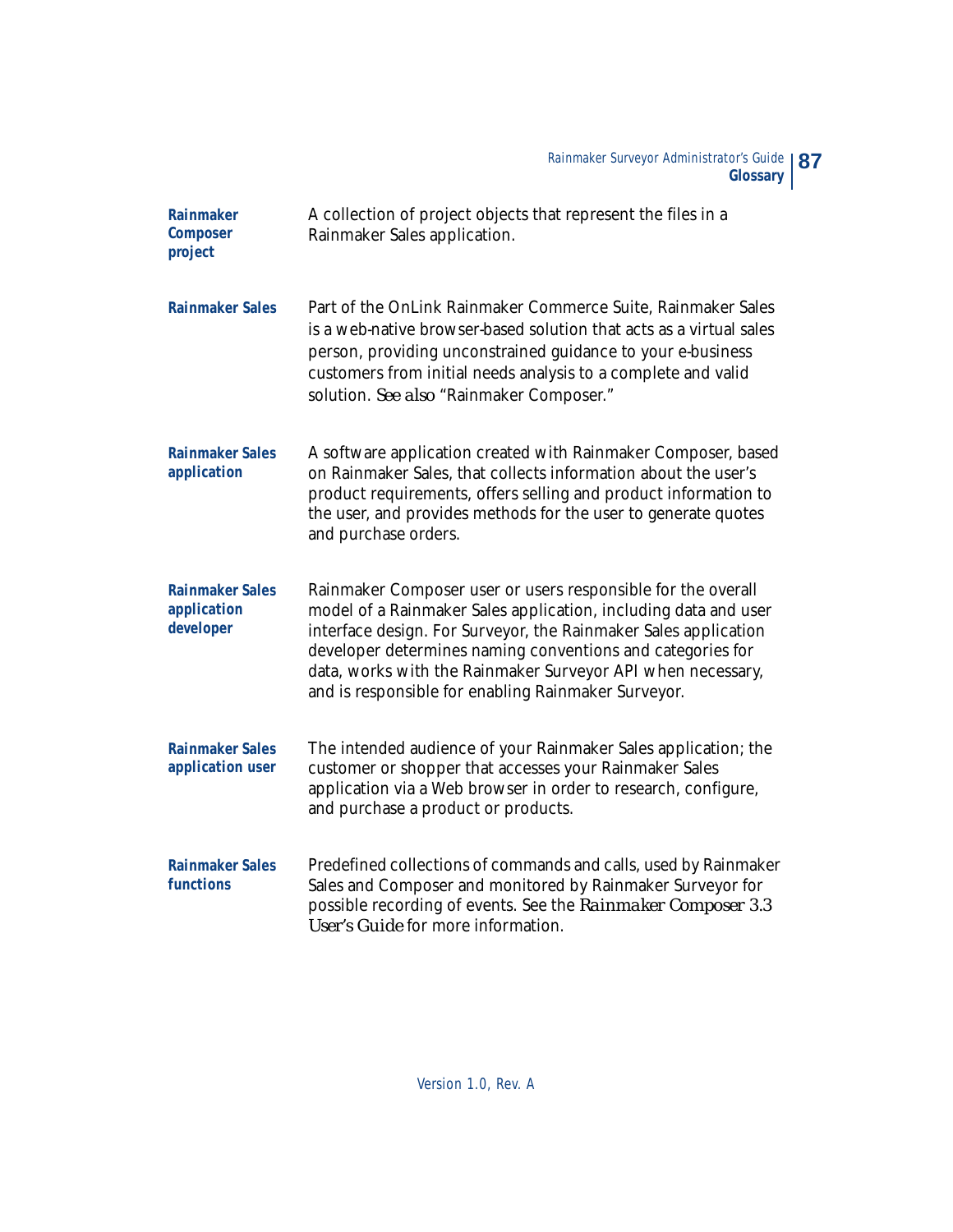## Rainmaker Surveyor Administrator's Guide **88** | Rainmake

| <b>Rainmaker Sales</b><br>session | The time period that begins when a Rainmaker Sales application<br>user initially loads a Rainmaker Sales application and ends when<br>the user quits the application by closing their browser or moving<br>to another URL.                                                                                                                                                                                                                                       |
|-----------------------------------|------------------------------------------------------------------------------------------------------------------------------------------------------------------------------------------------------------------------------------------------------------------------------------------------------------------------------------------------------------------------------------------------------------------------------------------------------------------|
| <b>RDBMS</b>                      | Relational Database Management System. A program used to<br>create, update, and administer a relational database. Rainmaker<br>Surveyor 1.0 uses Oracle as an RDBMS.                                                                                                                                                                                                                                                                                             |
| Recorder                          | The first part of Rainmaker Surveyor's three-tiered architecture;<br>records browser events within a Rainmaker Sales application and<br>delivers the event information to Consolidator. See also<br>"Consolidator" and "Translator."                                                                                                                                                                                                                             |
| reference<br>configuration        | A combination of Rainmaker Composer feature values and<br>information related to that combination. For example, if the<br>features defined for a page set are "color" and "size", then a<br>reference configuration would define a color value, a size value,<br>and one or more values for other attributes (price, for example)<br>related to that combination of color and size. In this example, a<br>reference configuration might be "red, large, \$2000". |
| selected<br>configuration         | The combination of feature values that the Rainmaker Sales<br>application user selects.                                                                                                                                                                                                                                                                                                                                                                          |
| selling events                    | Events presented to the Rainmaker Sales application user to<br>enable and encourage them to continue shopping. Examples:<br>session entered, page set loaded, exception encountered, link<br>offered. See also "buying events" and "shopping events."                                                                                                                                                                                                            |
| servlet                           | A Java-based technology designed for web server processing.<br>Rainmaker Surveyor installs servlets that receive and manipulate<br>the data sent by Recorder.                                                                                                                                                                                                                                                                                                    |
| session                           | See "Rainmaker Sales session"                                                                                                                                                                                                                                                                                                                                                                                                                                    |